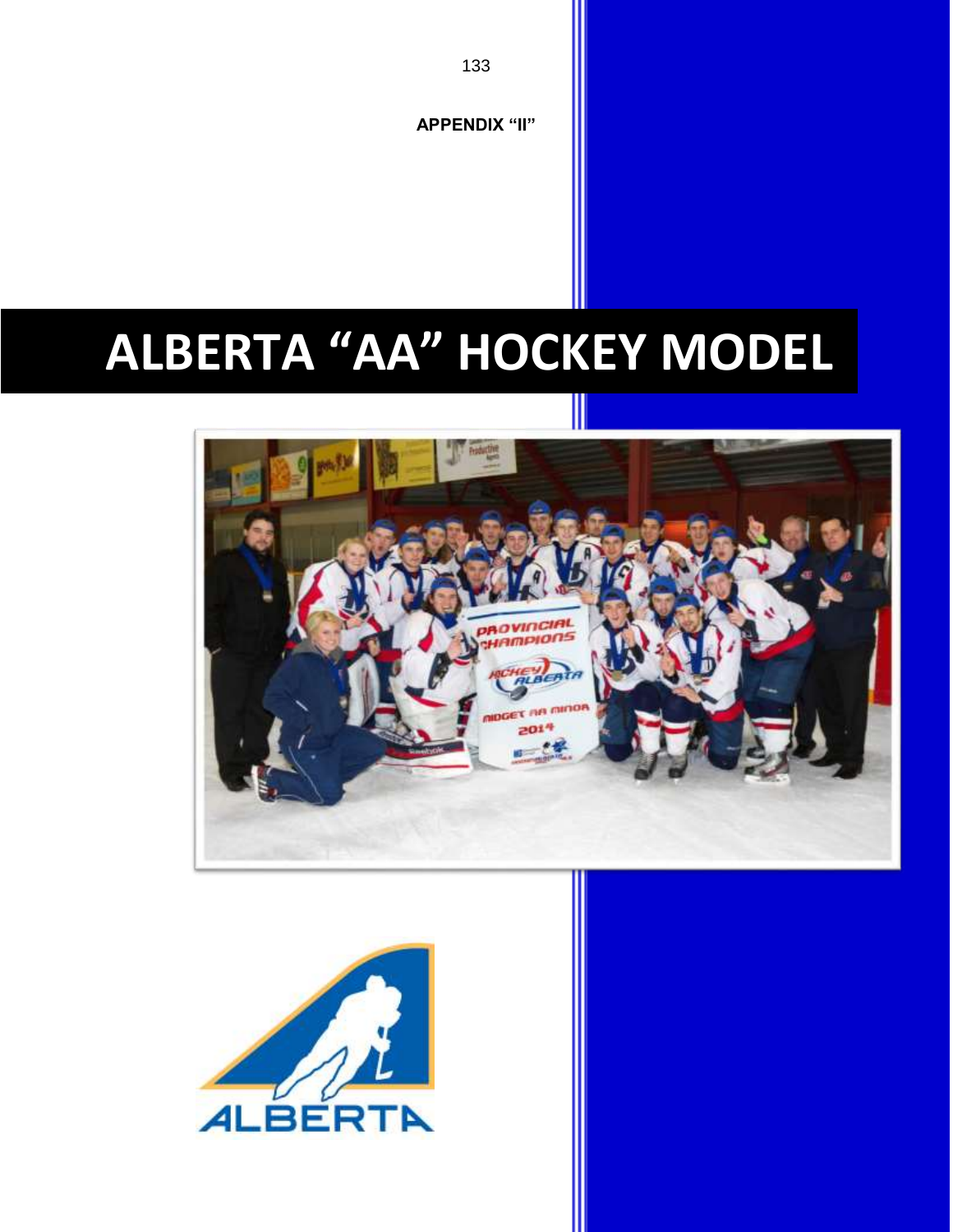

#### **INTRODUCTION**

In 2014, at the direction of the Hockey Alberta Board of Directors, a committee was formed with the intent of reviewing Minor Hockey, below the Elite level, and developing a process that would enable Alberta's hockey athletes to compete at a level that is fair and equitable for the specific skill level of each athlete. The focus of the process deals with the "competitive" system within Hockey Alberta and provides for the development of athletes at a Regional level, acting as a "feeder system" for Elite hockey.

This "AA" Hockey Model provides guidance and direction so that player opportunity and movement is done in recognition of the needs of the player and the MHA's involved. The philosophy behind this model is the agreement that responsible decisions would be made in order to act in the best interest of the athlete. This model further recognizes and supports that each athlete has the right to consider his/her options and should be provided the opportunity to access a level of hockey that is consistent with the skill level of each player.

This document is based on five (5) principles that support the philosophy in order to create a system that better meets the needs of the athletes as they progress through the system of development. This document creates a development system targeted to providing a positive experience for all participants through improved communications and a better understanding of the principles.

#### **PRINCIPLES OF THE "AA" HOCKEY MODEL**

The principles of the "AA" Hockey Model are as follows:

- 1. The best philosophy for developing players is to create an environment where similarly skilled players are able to compete together and against each other. This "AA" Hockey Model provides a structure where players are provided the opportunity to access the level of hockey they are capable of playing at.
- 2. A standardized Province wide system of hockey that creates a competitive balance at the Peewee, Bantam and Midget levels. It provides players with a "developmental" system that focuses on skill development and acts as a "feeder" system bridging the gap between grassroots hockey and Elite (AAA) hockey.
- 3. A Regionalized Hockey System that provides opportunities for players to access the "AA" level of hockey within a reasonable distance of travel from their Resident LMHA. The "AA" Hockey Model is designed to balance the needs of the player with that of the LMHA and family.
- 4. The "AA" Model uses established criteria to determine the appropriate number of Teams within the Province as well as the terms and conditions under which these Teams operate. Identified "AA" Teams provide opportunities for all the players within their "Recruitment Area".
- 5. The "AA" Hockey Model is the only system of hockey at this particular level within Alberta and is designed to provide an option for players without negatively impacting the local Minor Hockey Associations with respect to player movement or Provincial Categorization.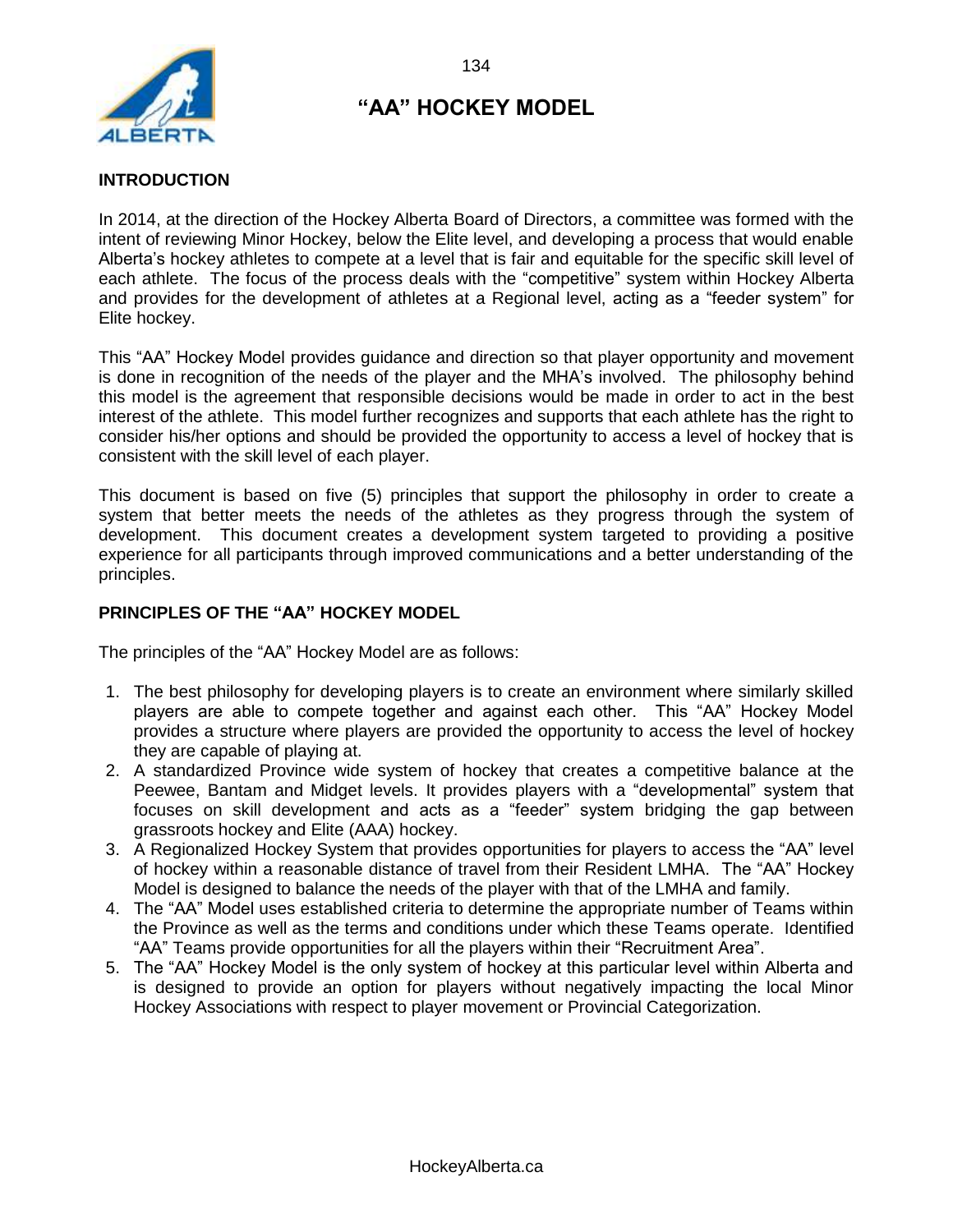

This document provides specific rules and regulations that apply to the MHA's and Teams operating within the "AA" Hockey Model. All Minor Hockey Regulations apply, unless regulations within this model alter the meaning of said Regulations for the purpose of "AA" Hockey.

#### **CRITICAL DATES**

| September 1 <sup>st</sup>  | "AA" Recruitment Area Evaluation Camps start;<br>Deadline for "AA" Player Movement Applications; |
|----------------------------|--------------------------------------------------------------------------------------------------|
| September 20 <sup>th</sup> | All First Try-Outs must be completed;                                                            |
| October 1 <sup>st</sup>    | All approved Second Try-Outs must be completed;<br>Regular Season schedule can begin;            |
| December 15 <sup>th</sup>  | Deadline for MHA's to file Affiliation.                                                          |
| January 10 <sup>th</sup>   | Final date to Register a Player to or Release a Player from a Team;                              |
| February 28 <sup>th</sup>  | League Playoffs complete;<br>Representatives for Provincial Tournaments determined;              |
| March                      | Provincial Championship Tournaments.                                                             |

#### **RECRUITMENT AREAS**

In order to make it fair and equitable for all teams within the "AA" Hockey Model, *Recruitment Areas* have been established. These Recruitment Areas ensure there is an opportunity for all players that want to play, and have the skill to play, within the "AA" Hockey Model the ability to do so. The Recruitment Areas establish a consistent development system for players of all levels throughout the Province.

Hockey Alberta has established Recruitment Areas that allow for the progression of players from Minor Hockey Association programs, through to the "AA" Hockey Model and up to the Alberta Development Model (ADM).

- Recruitment Areas for each Division/Category within the "AA" Hockey Model do not overlap.
- Entire Minor Hockey Associations are within specific Recruitment Areas and not split.
- Hockey Edmonton and Hockey Calgary, as MHA's, have structured smaller Recruitment Areas within their boundaries.
- Each Recruitment Area has had a Host Minor Hockey Association identified within it and this Host MHA is responsible for operating the "AA" Team(s) as identified for the area, in accordance with this "AA" Hockey Model.
- Recruitment Areas are based on registration numbers, geographic location and travel time to the Host Minor Hockey Association.
- Taking the age of the players into consideration, the Recruitment Areas and Host Minor Hockey Association's for the Peewee AA Division vary from the Bantam and Midget AA Divisions based on registration numbers, geographic location and time of travel.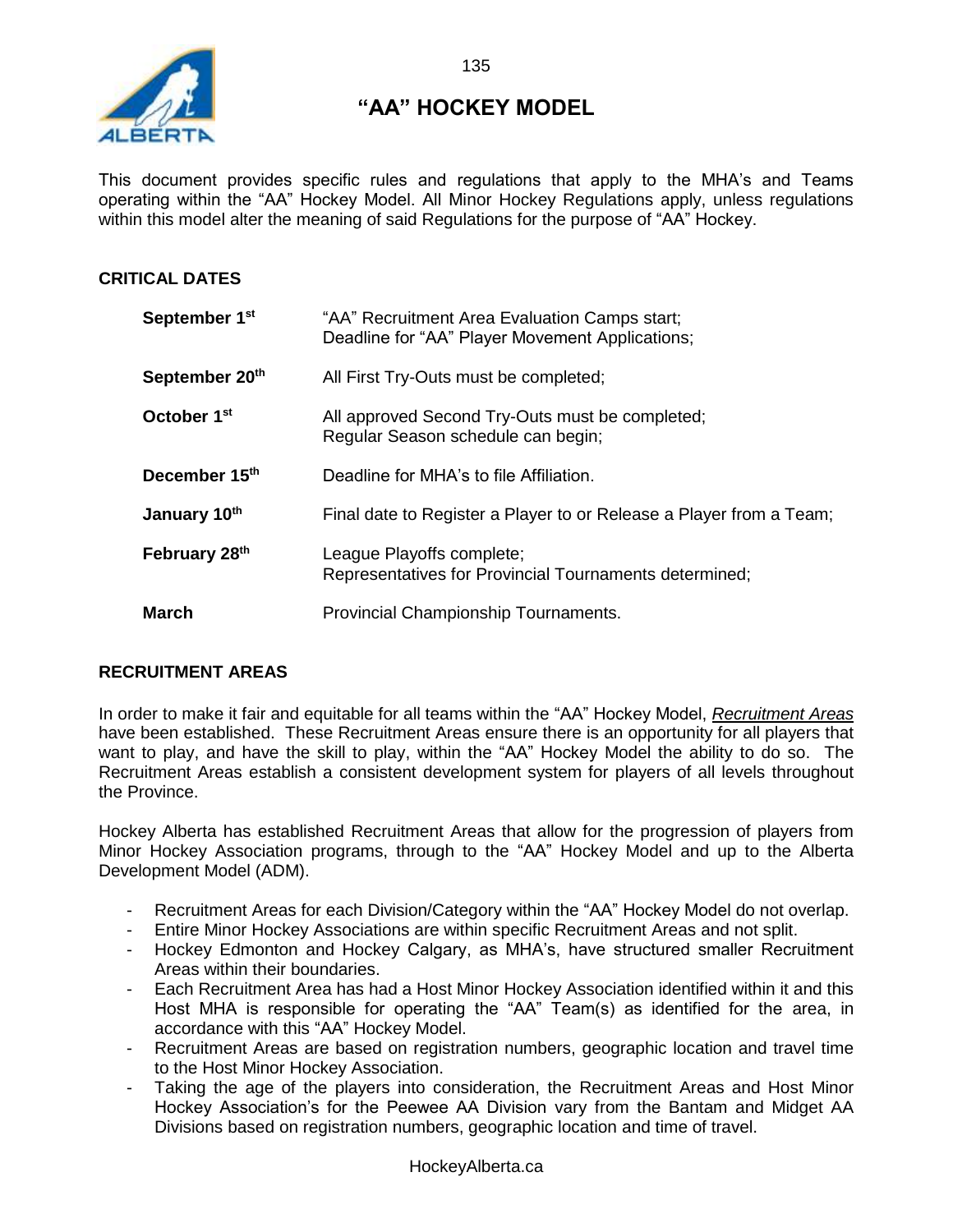

#### **"AA" HOCKEY MODEL RECRUITMENT AREAS**

## **MIDGET "AA"**

| <b>Grande Prairie</b>                                                                                                                                                                                             | <b>Peace River</b>                                                                                                                                                                            | <b>Wainwright</b>                                                                                                                | <b>Fort Saskatchewan</b>                                                                                                                                                    |
|-------------------------------------------------------------------------------------------------------------------------------------------------------------------------------------------------------------------|-----------------------------------------------------------------------------------------------------------------------------------------------------------------------------------------------|----------------------------------------------------------------------------------------------------------------------------------|-----------------------------------------------------------------------------------------------------------------------------------------------------------------------------|
| <b>Grande Prairie</b><br>Beaverlodge<br>Clairmont<br>East Smoky<br>Grande Cache<br>Grovedale<br>Horse Lake<br>Hythe<br>La Glace<br>Rycroft<br>Savanna<br>Sexsmith<br><b>Spirit River</b><br>Valleyview<br>Wembley | Peace River<br>Fairview<br><b>Fort Vermilion</b><br>Grimshaw<br><b>High Level</b><br><b>High Prairie</b><br><b>Hines Creek</b><br>La Crete<br>Manning<br>Nampa<br>Rainbow Lake<br>Smoky River | Wainwright<br>3C's<br>Chauvin<br>Edgerton<br>Hardisty<br>Hughenden<br>Irma<br>Mannville<br>Provost<br>Vermilion<br><b>Viking</b> | Fort Saskatchewan<br>Andrew<br><b>Boyle</b><br>Bruderheim<br>Josephburg<br>Lamont<br>Mundare<br>Redwater<br><b>Smoky Lake</b><br><b>Thorhild</b><br>Two Hills<br>Vegreville |
| <b>Bonnyville</b>                                                                                                                                                                                                 | <b>Spruce Grove</b>                                                                                                                                                                           | <b>Camrose</b>                                                                                                                   | <b>Whitecourt</b>                                                                                                                                                           |
| Bonnyville<br>Cold Lake<br><b>Elk Point</b><br>Frog Lake<br>Glendon<br><b>Goodfish Lake</b><br><b>Kikino</b><br>Lac La Biche<br>Mallaig<br>Plamondon<br>Saddle Lake<br>St. Paul                                   | Spruce Grove<br>Enoch<br>Onoway<br>Pembina<br>Stony Plain<br>Wabamun                                                                                                                          | Camrose<br>Bashaw<br><b>Battle River</b><br>Holden<br><b>Maskwacis</b><br>Rosalind<br>Thunderstars<br>Wetaskiwin                 | Whitecourt<br>Edson<br><b>Fox Creek</b><br>Hinton<br>Jasper<br>Mayerthorpe<br>Sangudo<br><b>Slave Lake</b><br>Swan Hills                                                    |
| <b>Sturgeon</b>                                                                                                                                                                                                   | <b>Lloydminster</b>                                                                                                                                                                           | <b>Leduc</b>                                                                                                                     | <b>Beaumont</b>                                                                                                                                                             |
| Sturgeon<br>Athabasca<br><b>Barrhead</b><br><b>CR Knights</b><br><b>CNN</b><br>Wabasca<br>Westlock                                                                                                                | Lloydminster<br>Dewberry<br>Kitscoty<br>Marwayne<br>Paradise Valley                                                                                                                           | Leduc<br>Calmar<br>Drayton Valley<br>Millet<br>Thorsby<br>Warburg<br>Winfield                                                    | <b>Beaumont</b><br>Devon<br>New Sarepta                                                                                                                                     |
| <b>Strathcona</b>                                                                                                                                                                                                 | <b>Fort McMurray</b>                                                                                                                                                                          | <b>St. Albert</b>                                                                                                                | <b>Sherwood Park</b>                                                                                                                                                        |
| Strathcona                                                                                                                                                                                                        | Fort McMurray                                                                                                                                                                                 | St. Albert<br>**Two Teams**                                                                                                      | <b>Sherwood Park</b>                                                                                                                                                        |
| <b>Edmonton</b>                                                                                                                                                                                                   |                                                                                                                                                                                               |                                                                                                                                  |                                                                                                                                                                             |
| ** Teams To Be<br>Determined by<br>"AA" Committee **                                                                                                                                                              |                                                                                                                                                                                               |                                                                                                                                  |                                                                                                                                                                             |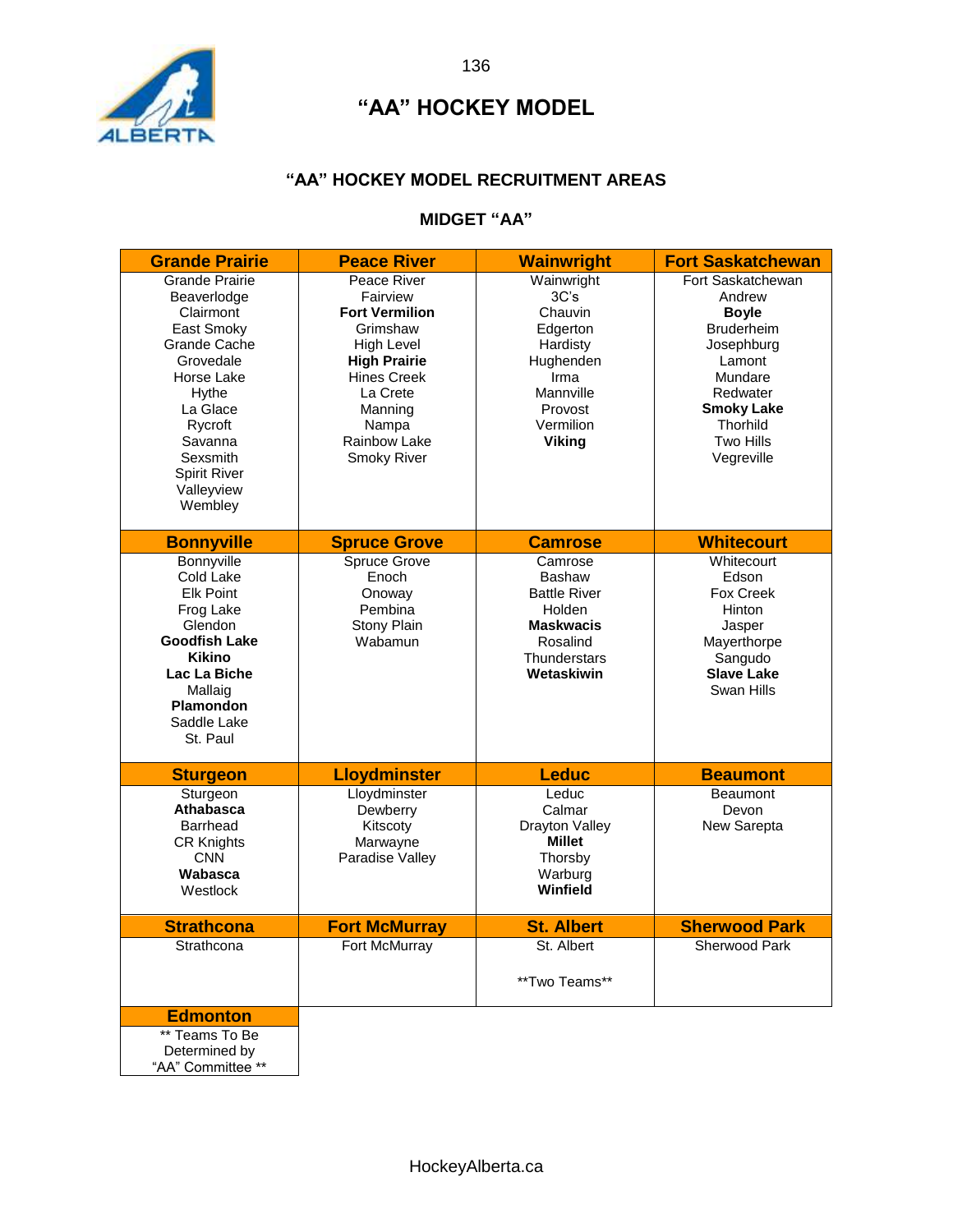

#### **"AA" HOCKEY MODEL RECRUITMENT AREAS**

## **MIDGET "AA"**

| <b>Strathmore</b>                                                                                                | <b>Olds</b>                                                                       | <b>Lacombe</b>                                                                                                         | <b>Taber</b>                                                                                                          |
|------------------------------------------------------------------------------------------------------------------|-----------------------------------------------------------------------------------|------------------------------------------------------------------------------------------------------------------------|-----------------------------------------------------------------------------------------------------------------------|
| Strathmore<br>Bassano<br>Chestermere<br>Drumheller<br>Hanna<br>Hussar<br>Indus<br>Morrin<br>Rockyford<br>Siksika | Olds<br><b>Bowden</b><br>Carstairs<br>Didsbury<br>Innisfail<br>Kneehill<br>Sundre | Lacombe<br>Alix<br><b>Big Valley</b><br><b>Blackfalds</b><br>Clive<br>Delburne<br>Endmoor<br>Ponoka<br><b>Stettler</b> | Taber<br><b>Bow Island</b><br>Coaldale<br>Foremost<br>Lomond<br><b>Picture Butte</b><br>Raymond<br>Vauxhall<br>Warner |
| <b>Lethbridge</b>                                                                                                | <b>Medicine Hat</b>                                                               | <b>Foothills</b>                                                                                                       | <b>Sylvan Lake</b>                                                                                                    |
| Lethbridge<br>Cardston<br><b>Crowsnest Pass</b><br>Fort MacLeod<br>Kainai<br>Magrath<br><b>Pincher Creek</b>     | Medicine Hat<br><b>Brooks</b><br><b>Duchess</b><br>Irvine<br>Oven<br>Redcliff     | Foothills<br><b>Blackie</b><br>Claresholm<br><b>High Country</b><br>Nanton<br>Vulcan                                   | Sylvan Lake<br>Bentley<br>Caroline<br>Eckville<br>Rimbey<br>Rocky Mountain House<br><b>Spruce View</b>                |
| <b>Cochrane</b>                                                                                                  | <b>Airdrie</b>                                                                    | <b>Red Deer</b>                                                                                                        | <b>Okotoks</b>                                                                                                        |
| Cochrane<br><b>Banff</b><br>Canmore<br>Cremona<br>Mini Thni                                                      | Airdrie<br><b>Beiseker</b><br>Crossfield                                          | <b>Red Deer</b><br>**Two Teams**                                                                                       | <b>Okotoks</b><br>**Two Teams**                                                                                       |
| <b>Calgary</b><br>** Teams To Be<br>Determined by<br>"AA" Committee **                                           |                                                                                   |                                                                                                                        |                                                                                                                       |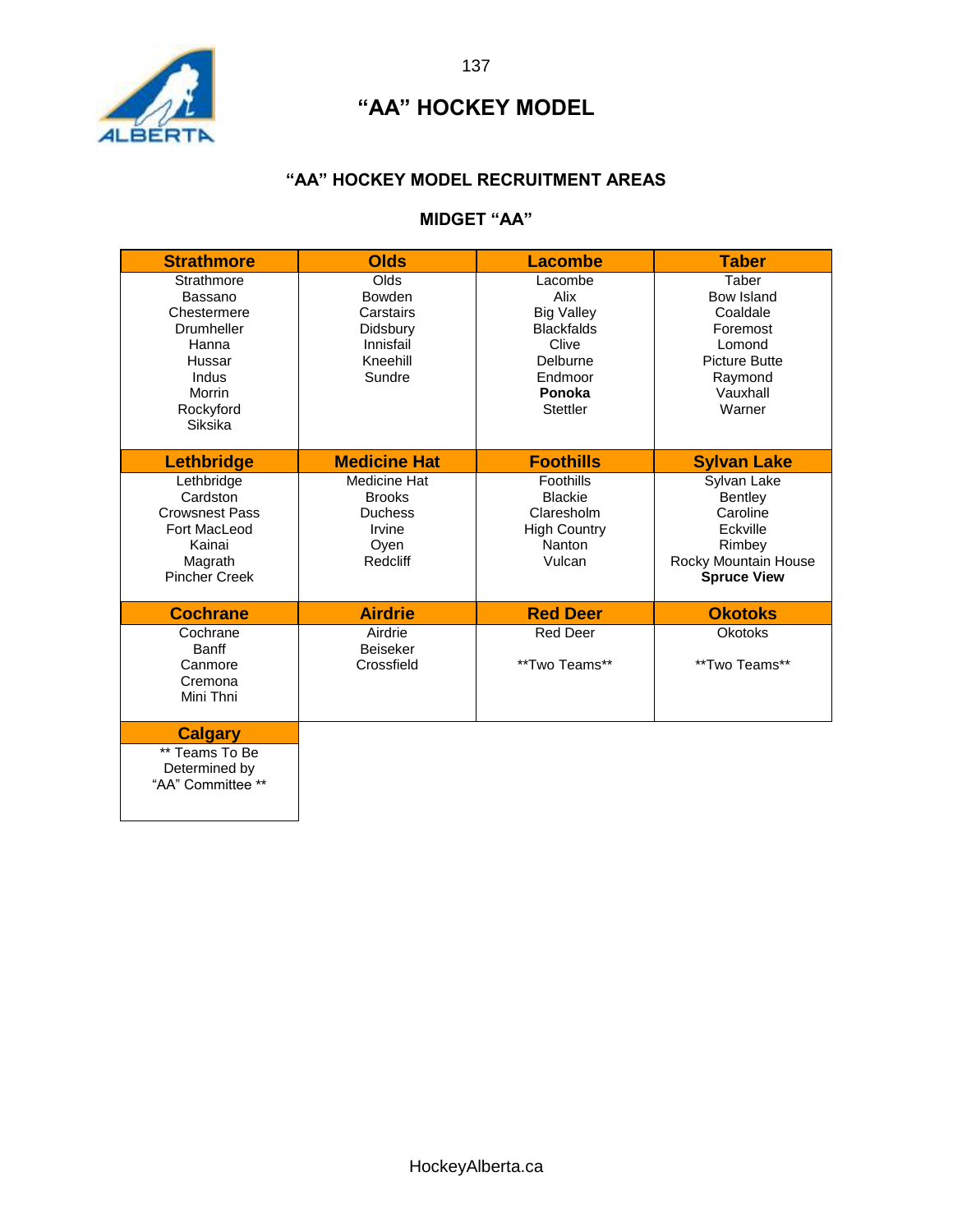

#### **"AA" HOCKEY MODEL RECRUITMENT AREAS**

## **BANTAM "AA"**

| <b>Grande Prairie</b>                                                                                                                                                                                             | <b>Peace River</b>                                                                                                                                                                                   | Wainwright                                                                                                                       | <b>Fort Saskatchewan</b>                                                                                                                                                           |
|-------------------------------------------------------------------------------------------------------------------------------------------------------------------------------------------------------------------|------------------------------------------------------------------------------------------------------------------------------------------------------------------------------------------------------|----------------------------------------------------------------------------------------------------------------------------------|------------------------------------------------------------------------------------------------------------------------------------------------------------------------------------|
| <b>Grande Prairie</b><br>Beaverlodge<br>Clairmont<br>East Smoky<br>Grande Cache<br>Grovedale<br>Horse Lake<br>Hythe<br>La Glace<br>Rycroft<br>Savanna<br>Sexsmith<br><b>Spirit River</b><br>Valleyview<br>Wembley | Peace River<br>Fairview<br><b>Fort Vermilion</b><br>Grimshaw<br><b>High Level</b><br><b>High Prairie</b><br><b>Hines Creek</b><br>La Crete<br>Manning<br>Nampa<br>Rainbow Lake<br><b>Smoky River</b> | Wainwright<br>3C's<br>Chauvin<br>Edgerton<br>Hardisty<br>Hughenden<br>Irma<br>Mannville<br>Provost<br>Vermilion<br><b>Viking</b> | Fort Saskatchewan<br>Andrew<br><b>Boyle</b><br><b>Bruderheim</b><br>Josephburg<br>Lamont<br>Mundare<br>Redwater<br><b>Smoky Lake</b><br><b>Thorhild</b><br>Two Hills<br>Vegreville |
| <b>Bonnyville</b>                                                                                                                                                                                                 | <b>Spruce Grove</b>                                                                                                                                                                                  | <b>Camrose</b>                                                                                                                   | <b>Whitecourt</b>                                                                                                                                                                  |
| Bonnyville<br>Cold Lake<br><b>Elk Point</b><br>Frog Lake<br>Glendon<br><b>Goodfish Lake</b><br><b>Kikino</b><br>Lac La Biche<br>Mallaig<br><b>Plamondon</b><br>Saddle Lake<br>St. Paul                            | Spruce Grove<br>Enoch<br>Onoway<br>Pembina<br>Stony Plain<br>Wabamun<br>**Two Teams**                                                                                                                | Camrose<br>Bashaw<br><b>Battle River</b><br>Holden<br><b>Maskwacis</b><br>Rosalind<br><b>Thunderstars</b><br>Wetaskiwin          | Whitecourt<br>Edson<br><b>Fox Creek</b><br>Hinton<br>Jasper<br>Mayerthorpe<br>Sangudo<br><b>Slave Lake</b><br>Swan Hills                                                           |
| <b>Sturgeon</b>                                                                                                                                                                                                   | Lloydminster                                                                                                                                                                                         | <b>Leduc</b>                                                                                                                     | <b>Beaumont</b>                                                                                                                                                                    |
| Sturgeon<br><b>Athabasca</b><br><b>Barrhead</b><br><b>CR Knights</b><br><b>CNN</b><br>Wabasca<br>Westlock                                                                                                         | Lloydminster<br>Dewberry<br>Kitscoty<br>Marwayne<br>Paradise Valley                                                                                                                                  | Leduc<br>Calmar<br>Drayton Valley<br><b>Millet</b><br>Thorsby<br>Warburg<br>Winfield                                             | <b>Beaumont</b><br>Devon<br>New Sarepta                                                                                                                                            |
| <b>Strathcona</b>                                                                                                                                                                                                 | <b>Fort McMurray</b>                                                                                                                                                                                 | <b>St. Albert</b>                                                                                                                | <b>Sherwood Park</b>                                                                                                                                                               |
| Strathcona<br><b>Tofield</b>                                                                                                                                                                                      | Fort McMurray                                                                                                                                                                                        | St. Albert<br>**Three Teams**                                                                                                    | Sherwood Park<br>**Two Teams**                                                                                                                                                     |
| <b>Edmonton</b>                                                                                                                                                                                                   |                                                                                                                                                                                                      |                                                                                                                                  |                                                                                                                                                                                    |
| ** Teams To Be<br>Determined by<br>"AA" Committee **                                                                                                                                                              |                                                                                                                                                                                                      |                                                                                                                                  |                                                                                                                                                                                    |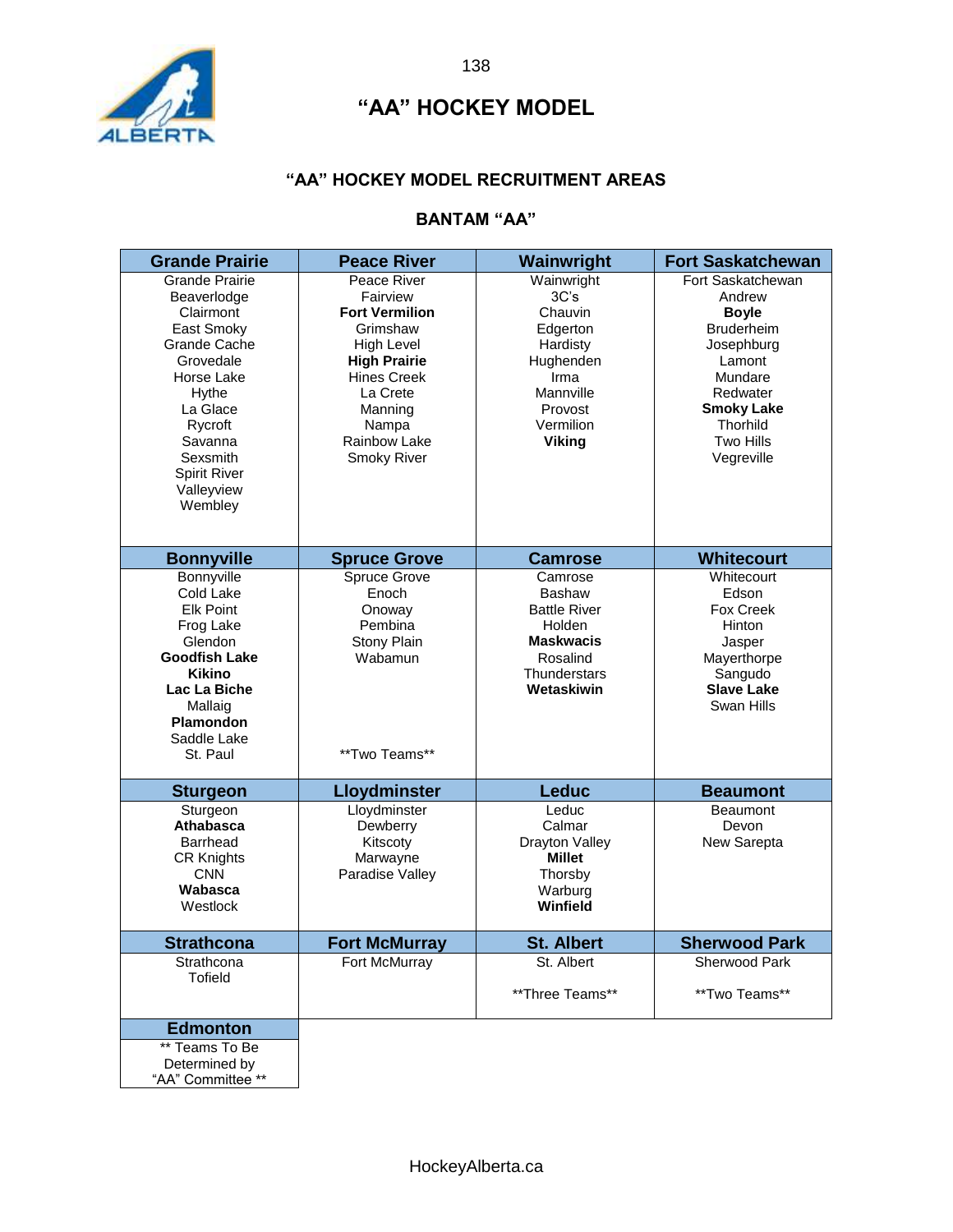

#### **"AA" HOCKEY MODEL RECRUITMENT AREAS**

## **BANTAM "AA"**

| <b>Strathmore</b>                                                                                                | <b>Olds</b>                                                                       | <b>Lacombe</b>                                                                                                         | <b>Taber</b>                                                                                                   |
|------------------------------------------------------------------------------------------------------------------|-----------------------------------------------------------------------------------|------------------------------------------------------------------------------------------------------------------------|----------------------------------------------------------------------------------------------------------------|
| Strathmore<br>Bassano<br>Chestermere<br>Drumheller<br>Hanna<br>Hussar<br>Indus<br>Morrin<br>Rockyford<br>Siksika | Olds<br><b>Bowden</b><br>Carstairs<br>Didsbury<br>Innisfail<br>Kneehill<br>Sundre | Lacombe<br>Alix<br><b>Big Valley</b><br><b>Blackfalds</b><br>Clive<br>Delburne<br>Endmoor<br>Ponoka<br><b>Stettler</b> | Taber<br>Bow Island<br>Coaldale<br>Foremost<br>Lomond<br><b>Picture Butte</b><br>Raymond<br>Vauxhall<br>Warner |
| Lethbridge                                                                                                       | <b>Medicine Hat</b>                                                               | <b>Foothills</b>                                                                                                       | <b>Sylvan Lake</b>                                                                                             |
| Lethbridge<br>Cardston<br><b>Crowsnest Pass</b><br>Fort MacLeod<br>Kainai<br>Magrath<br><b>Pincher Creek</b>     | Medicine Hat<br><b>Brooks</b><br><b>Duchess</b><br>Irvine<br>Oyen<br>Redcliff     | Foothills<br><b>Blackie</b><br>Claresholm<br><b>High Country</b><br>Nanton<br>Vulcan                                   | Sylvan Lake<br>Bentley<br>Caroline<br>Eckville<br>Rimbey<br>Rocky Mountain House<br><b>Spruce View</b>         |
| <b>Cochrane</b>                                                                                                  | <b>Airdrie</b>                                                                    | <b>Red Deer</b>                                                                                                        | <b>Okotoks</b>                                                                                                 |
| Cochrane<br><b>Banff</b><br>Canmore<br>Cremona<br>Mini Thni                                                      | Airdrie<br><b>Beiseker</b><br>Crossfield                                          | <b>Red Deer</b><br>**Two Teams**                                                                                       | <b>Okotoks</b>                                                                                                 |
| <b>Calgary</b><br>** Teams To Be<br>Determined by<br>"AA" Committee **                                           |                                                                                   |                                                                                                                        |                                                                                                                |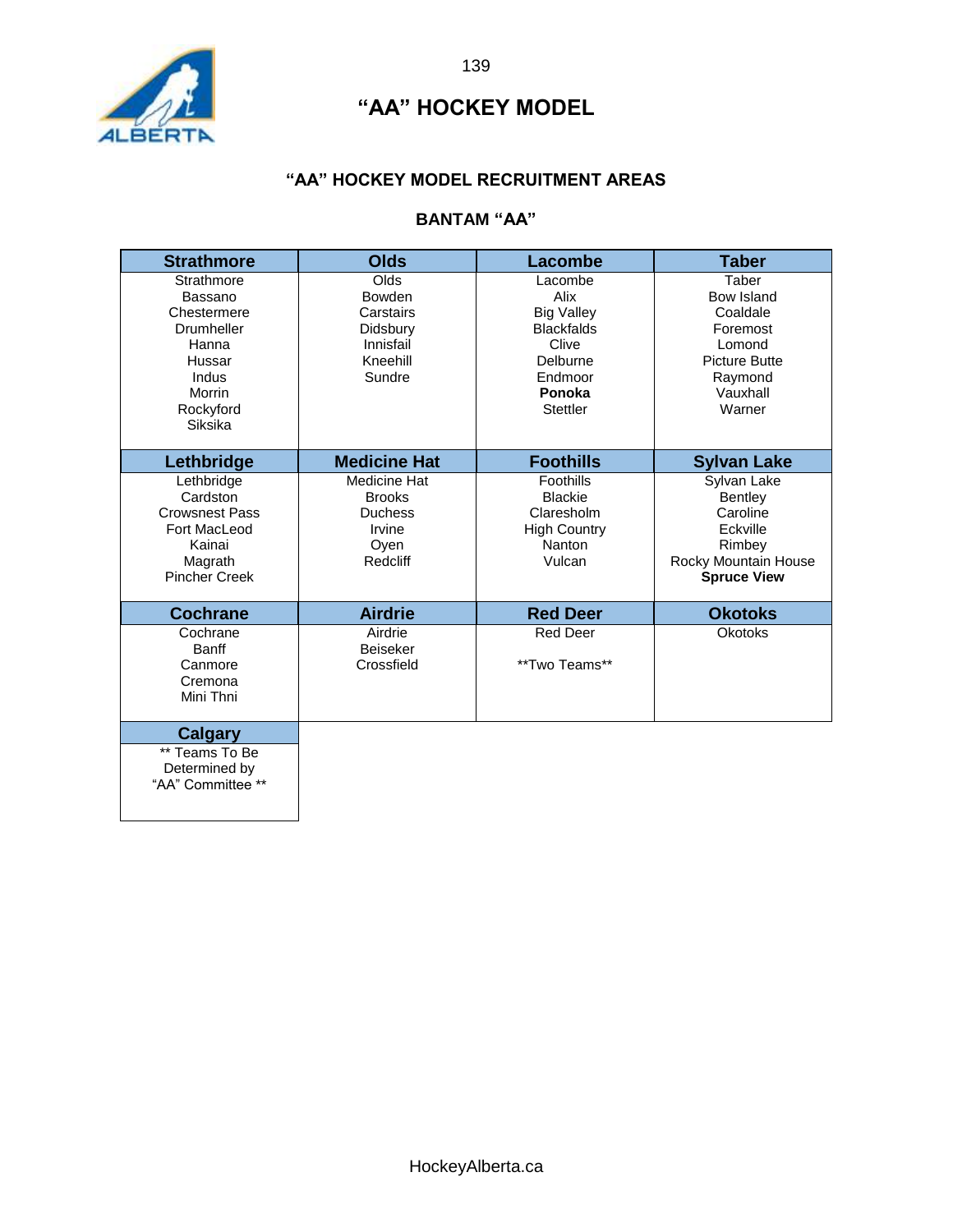

#### **"AA" HOCKEY MODEL RECRUITMENT AREAS**

## **PEEWEE "AA"**

| <b>Grande Prairie</b>                                                                                                                                                                                             | <b>Peace River</b>                                                                                                                                                                            | Wainwright                                                                                                                                  | <b>Fort Saskatchewan</b>                                                                                                                                                           |
|-------------------------------------------------------------------------------------------------------------------------------------------------------------------------------------------------------------------|-----------------------------------------------------------------------------------------------------------------------------------------------------------------------------------------------|---------------------------------------------------------------------------------------------------------------------------------------------|------------------------------------------------------------------------------------------------------------------------------------------------------------------------------------|
| <b>Grande Prairie</b><br>Beaverlodge<br>Clairmont<br>East Smoky<br>Grande Cache<br>Grovedale<br>Horse Lake<br>Hythe<br>La Glace<br>Rycroft<br>Savanna<br>Sexsmith<br><b>Spirit River</b><br>Valleyview<br>Wembley | Peace River<br>Fairview<br><b>Fort Vermilion</b><br>Grimshaw<br><b>High Level</b><br><b>High Prairie</b><br><b>Hines Creek</b><br>La Crete<br>Manning<br>Nampa<br>Rainbow Lake<br>Smoky River | Wainwright<br>3C <sub>s</sub><br>Chauvin<br>Edgerton<br>Hardisty<br>Hughenden<br>Irma<br>Mannville<br>Provost<br>Vermilion<br><b>Viking</b> | Fort Saskatchewan<br>Andrew<br><b>Boyle</b><br><b>Bruderheim</b><br>Josephburg<br>Lamont<br>Mundare<br>Redwater<br><b>Smoky Lake</b><br><b>Thorhild</b><br>Two Hills<br>Vegreville |
| **Two Teams**                                                                                                                                                                                                     |                                                                                                                                                                                               |                                                                                                                                             |                                                                                                                                                                                    |
| <b>Bonnyville</b><br>Bonnyville<br>Cold Lake<br><b>Elk Point</b><br>Frog Lake<br>Glendon<br><b>Goodfish Lake</b><br><b>Kikino</b><br>Lac La Biche<br>Mallaig<br>Plamondon<br>Saddle Lake<br>St. Paul              | <b>Spruce Grove</b><br>Spruce Grove<br>Enoch<br>Onoway<br>Pembina<br>Stony Plain<br>Wabamun<br>**Two Teams**                                                                                  | <b>Camrose</b><br>Camrose<br>Bashaw<br><b>Battle River</b><br>Holden<br><b>Maskwacis</b><br>Rosalind<br><b>Thunderstars</b><br>Wetaskiwin   | <b>Whitecourt</b><br>Whitecourt<br>Edson<br>Fox Creek<br>Hinton<br>Jasper<br>Mayerthorpe<br>Sangudo<br><b>Slave Lake</b><br>Swan Hills                                             |
| <b>Sturgeon</b>                                                                                                                                                                                                   | <b>Lloydminster</b>                                                                                                                                                                           | Leduc                                                                                                                                       | <b>Beaumont</b>                                                                                                                                                                    |
| Sturgeon<br><b>Athabasca</b><br><b>Barrhead</b><br><b>CR Knights</b><br><b>CNN</b><br>Wabasca<br>Westlock                                                                                                         | Lloydminster<br>Dewberry<br>Kitscoty<br>Marwayne<br>Paradise Valley                                                                                                                           | Leduc<br>Calmar<br>Drayton Valley<br><b>Millet</b><br>Thorsby<br>Warburg<br>Winfield                                                        | <b>Beaumont</b><br>Devon<br>New Sarepta                                                                                                                                            |
| <b>Strathcona</b>                                                                                                                                                                                                 | <b>Fort McMurray</b>                                                                                                                                                                          | <b>St. Albert</b>                                                                                                                           | <b>Sherwood Park</b>                                                                                                                                                               |
| Strathcona<br>Tofield                                                                                                                                                                                             | Fort McMurray                                                                                                                                                                                 | St. Albert<br>**Three Teams**                                                                                                               | Sherwood Park<br>**Two Teams**                                                                                                                                                     |
| <b>Edmonton</b>                                                                                                                                                                                                   |                                                                                                                                                                                               |                                                                                                                                             |                                                                                                                                                                                    |
| ** Teams To Be<br>Determined by<br>"AA" Committee **                                                                                                                                                              |                                                                                                                                                                                               |                                                                                                                                             |                                                                                                                                                                                    |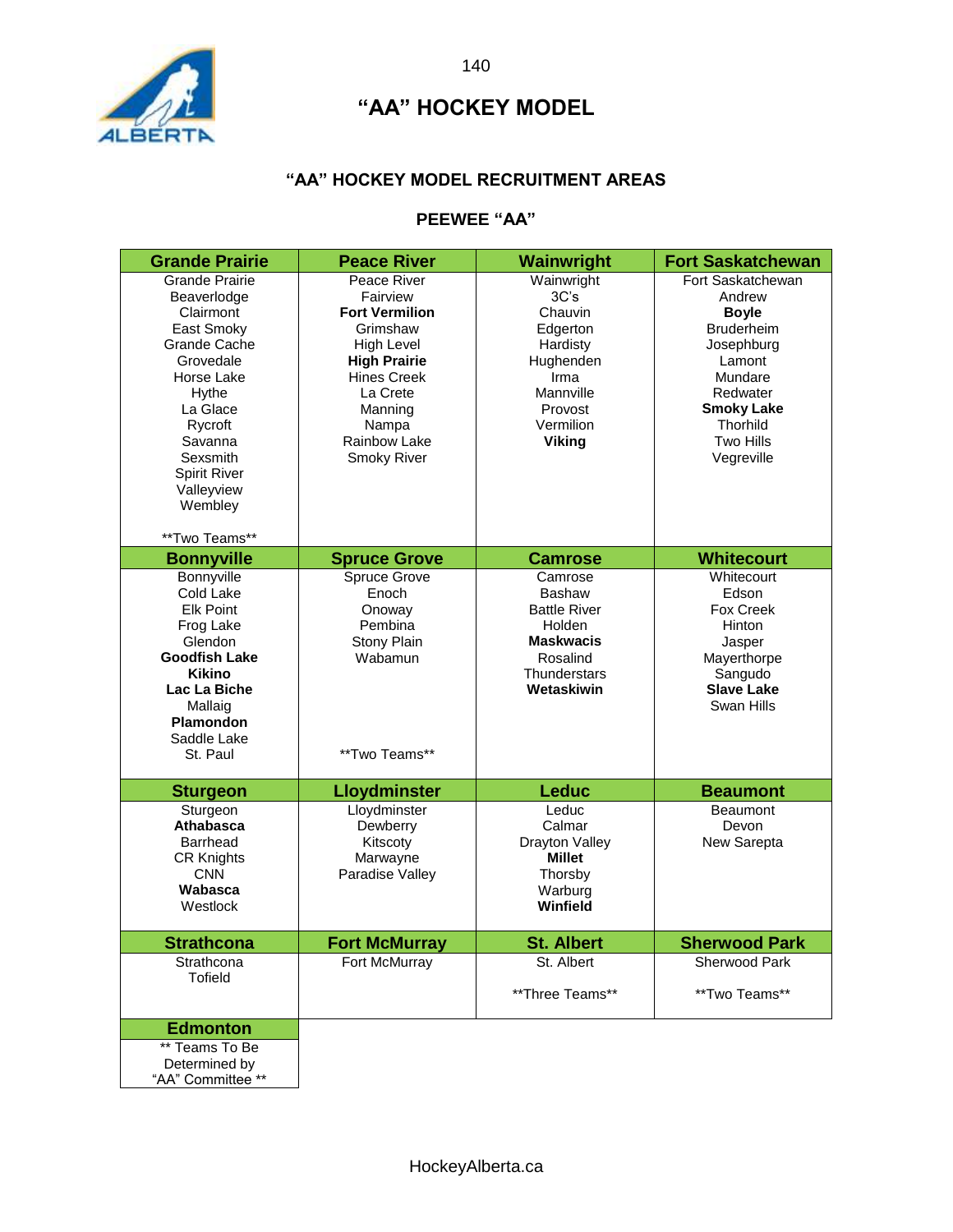

#### **"AA" HOCKEY MODEL RECRUITMENT AREAS**

## **PEEWEE "AA"**

| <b>Strathmore</b>                                                                                            | <b>Olds</b>                                                                   | <b>Lacombe</b>                                                                                                         | <b>Taber</b>                                                                                                   |
|--------------------------------------------------------------------------------------------------------------|-------------------------------------------------------------------------------|------------------------------------------------------------------------------------------------------------------------|----------------------------------------------------------------------------------------------------------------|
| Strathmore<br>Bassano<br><b>Drumheller</b><br>Hanna<br>Hussar<br>Indus<br>Morrin<br>Rockyford<br>Siksika     | Olds<br>Bowden<br>Carstairs<br>Didsbury<br>Innisfail<br>Kneehill<br>Sundre    | Lacombe<br>Alix<br><b>Big Valley</b><br><b>Blackfalds</b><br>Clive<br>Delburne<br>Endmoor<br>Ponoka<br><b>Stettler</b> | Taber<br>Bow Island<br>Coaldale<br>Foremost<br>Lomond<br><b>Picture Butte</b><br>Raymond<br>Vauxhall<br>Warner |
| Lethbridge                                                                                                   | <b>Medicine Hat</b>                                                           | <b>Foothills</b>                                                                                                       | <b>Sylvan Lake</b>                                                                                             |
| Lethbridge<br>Cardston<br><b>Crowsnest Pass</b><br>Fort MacLeod<br>Kainai<br>Magrath<br><b>Pincher Creek</b> | Medicine Hat<br><b>Brooks</b><br><b>Duchess</b><br>Irvine<br>Oyen<br>Redcliff | Foothills<br><b>Blackie</b><br>Claresholm<br><b>High Country</b><br>Nanton<br>Vulcan                                   | Sylvan Lake<br>Bentley<br>Caroline<br>Eckville<br>Rimbey<br>Rocky Mountain House<br><b>Spruce View</b>         |
| <b>Cochrane</b>                                                                                              | <b>Airdrie</b>                                                                | <b>Red Deer</b>                                                                                                        | <b>Okotoks</b>                                                                                                 |
| Cochrane<br><b>Banff</b><br>Canmore<br>Cremona<br>Mini Thni                                                  | Airdrie<br><b>Beiseker</b><br>Crossfield<br>**Two Teams**                     | <b>Red Deer</b><br>**Two Teams**                                                                                       | <b>Okotoks</b><br>**Two Teams**                                                                                |
| <b>Chestermere</b>                                                                                           | <b>Calgary</b>                                                                |                                                                                                                        |                                                                                                                |
| <b>Chestermere</b>                                                                                           | ** Teams To Be<br>Determined by<br>"AA" Committee **                          |                                                                                                                        |                                                                                                                |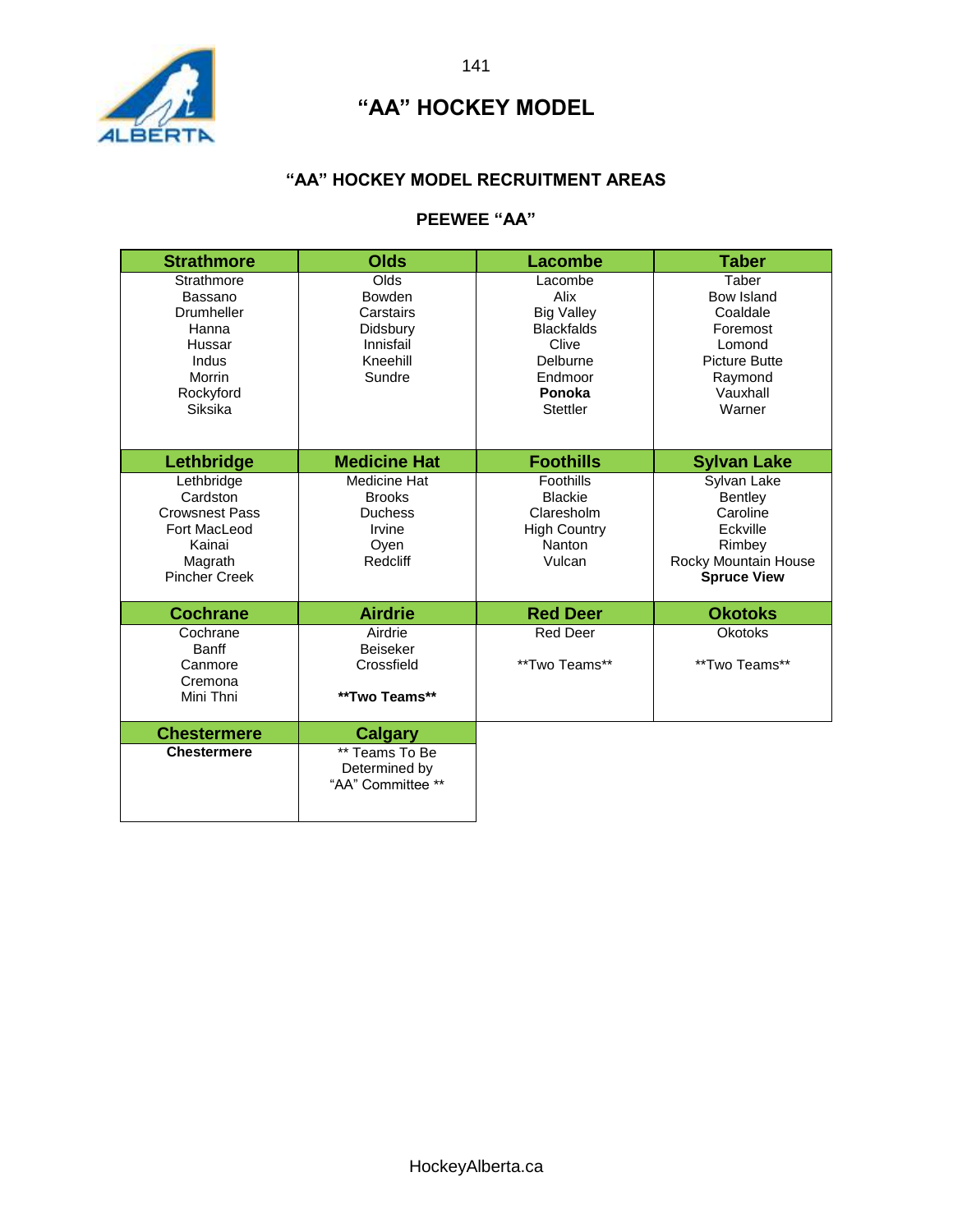

#### **EXPANSION / REDUCTION OF RECRUITMENT AREAS**

The "AA" Hockey Model has defined the maximum number of "AA" Teams that are permitted at each Division within Alberta. Teams have been allotted within each Recruitment Area based on registration statistics and historical data. The annual review process provides an opportunity to identify any need to expand or contract the number of teams within this model.

By *March 1*, a Recruitment Area has the ability to apply to the "AA" Hockey Committee for expansion or reduction of the number of teams within their area for the upcoming season. The application must be based on the following criteria:

- 1. Registration numbers have been reviewed to determine the appropriate number of players available for the Division.
- 2. Each Recruitment Area must include a minimum of one team for each Division (Peewee, Bantam and Midget).
- 3. Historical statistics have been reviewed to determine how competitive the teams have been within the Province.
- 4. Player development is the most important factor in the rationale.

#### **LEAGUE STRUCTURE**

Hockey Alberta has identified Leagues / organizations to operate the "AA" Hockey Model across the Province. The identified Leagues / organizations have agreed to the philosophy and principles of the Model and agree to govern and operate "AA" Hockey at each included level of Minor Hockey (Peewee AA, Bantam AA, Midget AA). The Leagues / organizations are:

- **Northern Alberta Hockey League (NAHL)**
- **South Central Alberta Hockey League (SCAHL)**
- **Hockey Edmonton**
- **Hockey Calgary**

Each League / Organization must be a sanctioned League or member MHA of Hockey Alberta and must be registered under the "Societies Act". League / Organization membership will consist of the MHA's identified as Host MHA's within the "AA" Hockey Model and they will operate under the Bylaws, Rules and Regulations of Hockey Canada and Hockey Alberta.

The Leagues / Organizations identified above will be the only groups sanctioned to operate "AA" Hockey under the governance of Hockey Alberta.

In an attempt to lower costs, the Leagues / Organizations have established Conferences / Divisions to minimize the amount of travel required throughout the season. These Conferences / Divisions are outlined in the League Regulations and Policies and vary amongst the Divisions of hockey.

- Maximum travel distances for game play have been established for each Division of hockey.
- Restricted amounts of game play will occur outside of each conference prior to playoffs.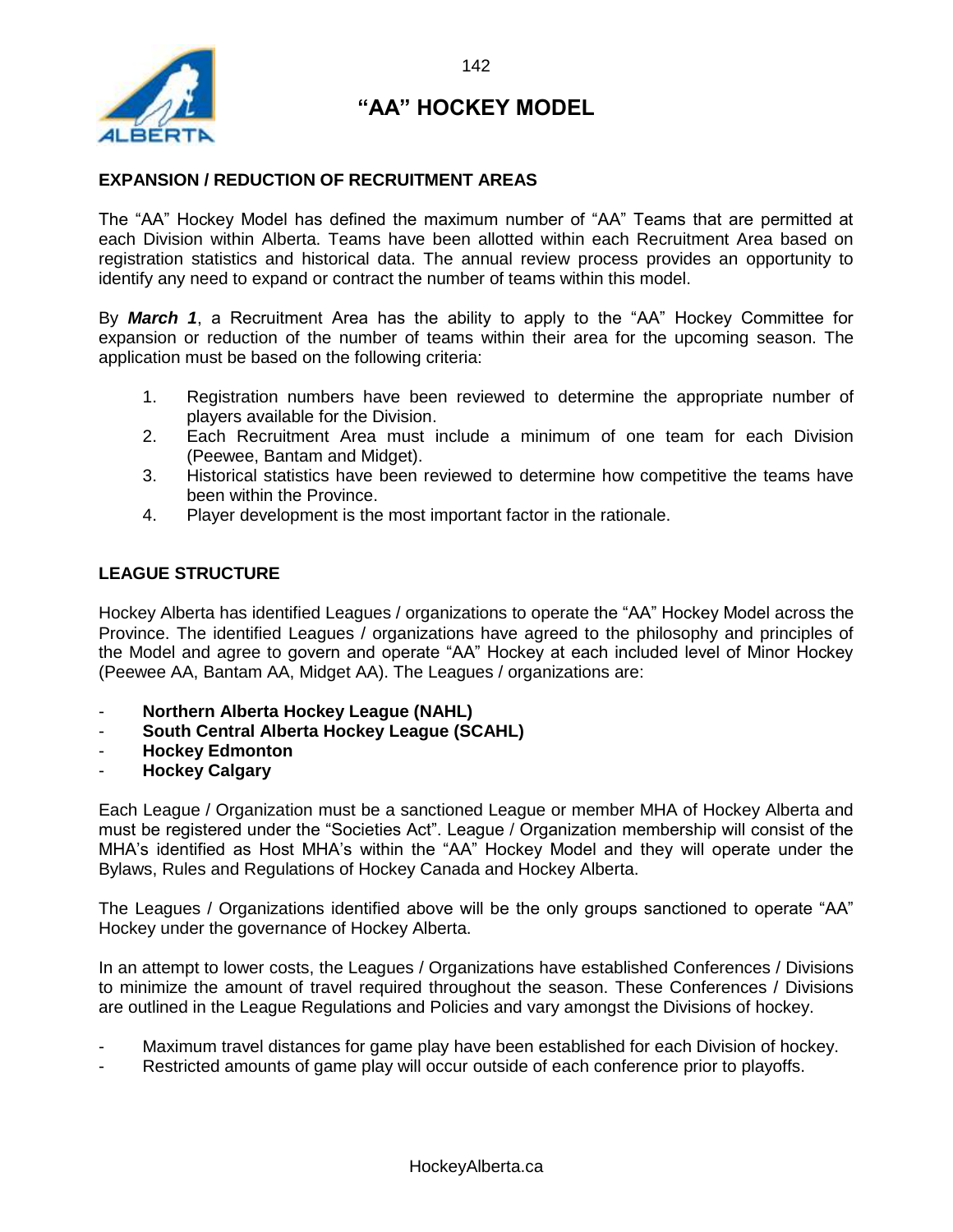

The Leagues / Organizations will each follow their own Bylaws, Regulations and Policies to govern and manage hockey within the "AA" Hockey Model. They will also abide by and follow Hockey Alberta Bylaws and Regulations, including this "AA" Hockey Model. The member MHA's and/or Teams that have been assigned to each specific League / Organization will have voting rights assigned to them within those specific Bylaws.

Each approved "AA" League / Organization shall have a Board of Directors, which will conduct the day-to-day operations of the League / Organization in accordance with the established Bylaws, Regulations, Policies and Procedures. Each League / Organization may have slight variations of rules with regard to how they operate day to day (i.e. – game times). As an approved partner in the "AA" Hockey Model, each approved "AA" League / Organization will:

- (a) Ensure the identified "AA" Host LMHA's are recognized members of the League / Organization;
- (b) Set and operate a Regular Season League schedule based on guidelines as outlined in the "AA" Hockey Model;
- (c) Coordinate Playoffs to determine a Champion that will attend Provincials;
- (d) Administer Discipline in accordance with Hockey Alberta Regulations for conduct and rule violations;
- (e) Host League / Organization meetings for the members to discuss the game and make decisions related to the game;

#### **"AA" PLAYER MOVEMENT**

Players are expected to try out for the Recruitment Area Team that recruits from the Local Minor Hockey Association the player is resident in.

- Players will obtain the necessary permission from their Resident LMHA, via the Minor Hockey Player Movement Form, to try out for the "AA" Hockey Team that operates in the area in which they reside.
- Players will not be considered "Import" Players to the Recruitment Area Team in which their Resident Local Minor Hockey Association is located.
- The Players' Resident Minor Hockey Association may not refuse to give permission to a player that wishes to try out for his/her Resident Recruitment Area Team.

Players are only permitted to try out within a Recruitment Area that is not their Resident LMHA's Recruitment Area with special permission from the Player Movement Review Committee.

- Players should only request this movement for extenuating circumstances (i.e. Considerably closer for travel, move without parent transfers).
- Players file an application, using the Minor Hockey Player Movement Form and supporting documentation, through the Hockey Alberta office prior to **September 1** if they wish to request this "special permission" to move.
- The Committee reviews the application and renders a decision on or prior to September 15.

Note: ALL PLAYERS WILL RETURN TO THEIR RESIDENT MINOR HOCKEY ASSOCIATION AT THE END OF THE HOCKEY SEASON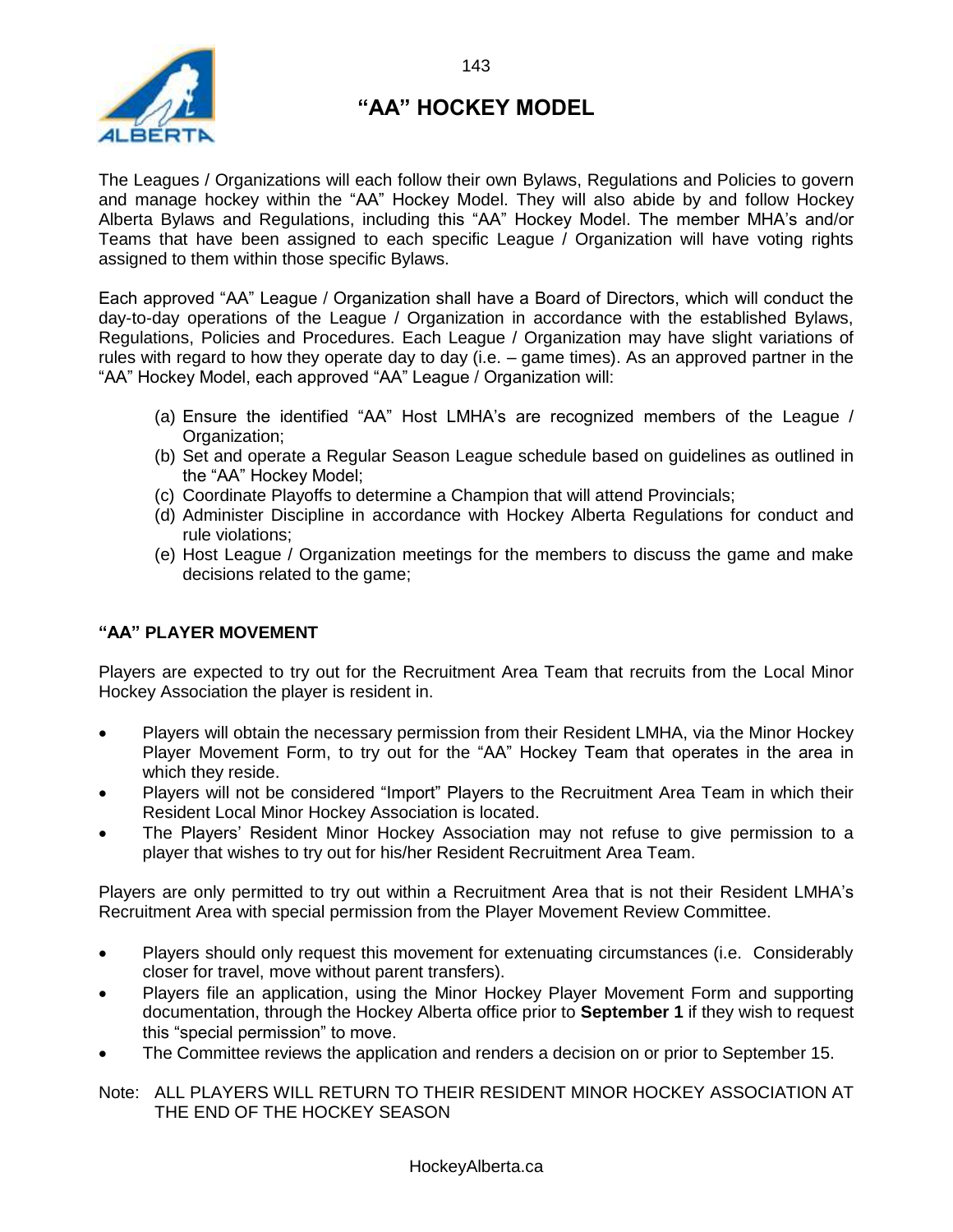

#### **NOTIFICATION OF TRY-OUT PROCEDURE**

Any Player may try out for the team for which the Player is eligible within his/her Recruitment Area, provided:

- a) the player has filed a completed Minor Hockey Player Movement form;
- b) the team has been approved to participate, by Hockey Alberta, in the "AA" Hockey Model.

"AA" Teams must allow Non-Resident Players from outside the host LMHA's boundaries, but within the teams Recruitment Area, to have the opportunity of registering with the team. The top players should be selected for each team, regardless of where they reside within the Recruitment Area.

Players wishing to try out with a "AA" Team (as defined) must first complete a Minor Hockey Player Movement Form and submit to their Resident LMHA (the LMHA within whose boundaries the player resides) and the applicable host LMHA of the "AA" Team to which the player wishes to try-out for.

Residency of the player is determined as per Hockey Canada Residency Qualifications.

Players will be given the opportunity to try out for the Team identified within the "AA" Hockey Model as their "Resident Recruitment Area Team". If the player does not make their Resident Recruitment Area Team, they must return to their Resident LMHA.

A second try-out *may* be granted by the League based on the needs of the teams in surrounding recruitment areas. Second try-outs are only permitted in cases where specific circumstances dictate the need for movement in order to improve the competitiveness of another Recruitment Area team and are not intended to permit players the opportunity for multiple try-outs. A second try-out will only be entertained if:

a) Prior to September 1, a Recruitment Area has declared to the League that they are in need of players due to a low turn-out of eligible players registering for try-outs; or

Prior to September 15, a Recruitment Area has declared a low number of players attending try-outs that are capable of playing at the "AA" level;

- b) The Recruitment Area must have gained support in accepting "Import" Players from its participating LMHA partners prior to being able to request players for a second try-out;
- c) The player's Resident LMHA has a sufficient number of players in order to be able to offer a Team at the specific Division without said player;
- d) The player has been cut and has obtained a Letter from his/her Resident Recruitment Area team;
- e) The player has submitted a new Minor Hockey Player Movement Form, along with the Letter from the Resident Recruitment Area, to the League;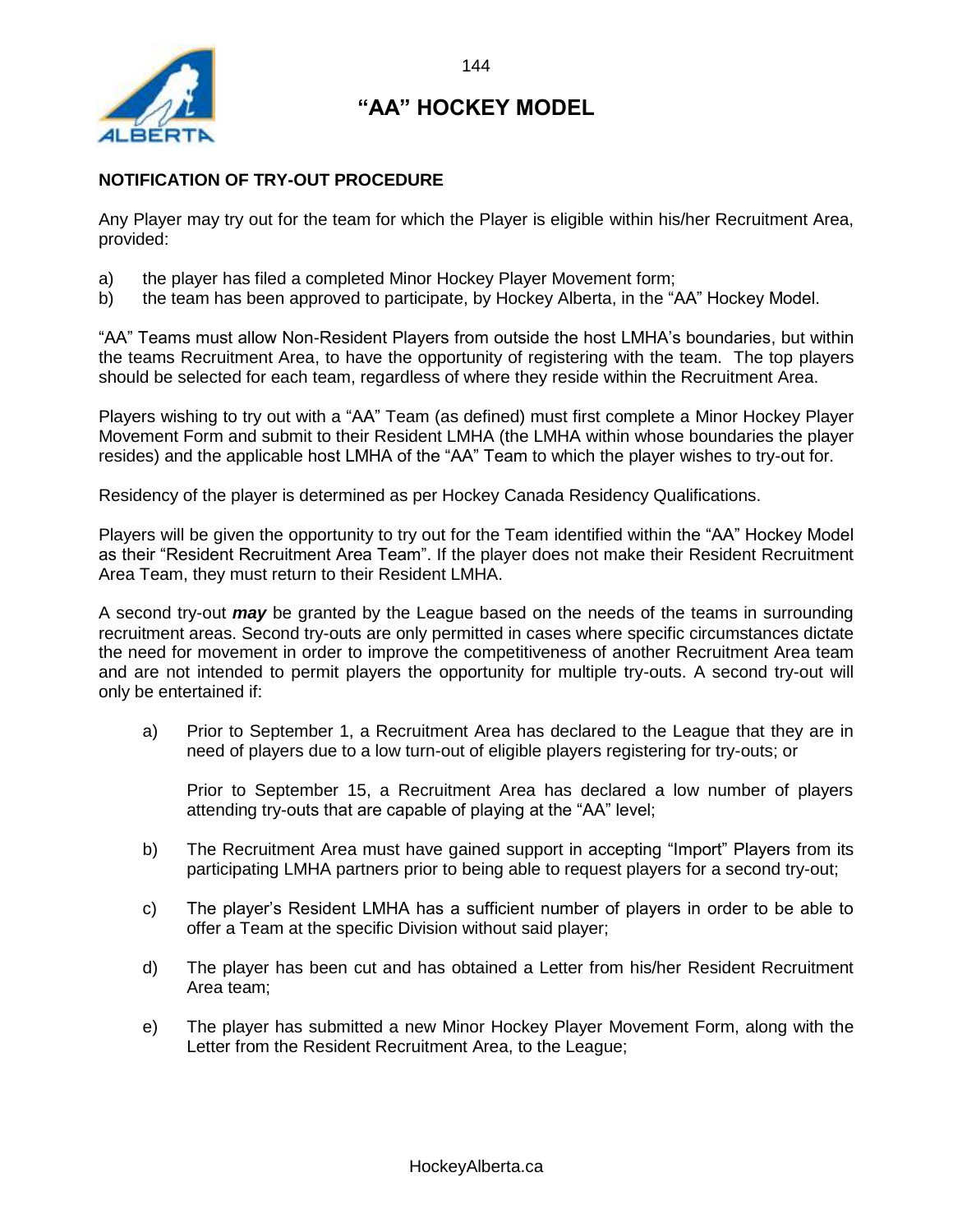

The League will notify the player whether or not the request will be granted and which nearby Recruitment Area the try-out has been granted for.

If approved, a player on a second try-out must be evaluated by independent evaluators for a minimum of two (2) ice times and it must be determined as to whether or not the player has made the team within seven (7) days;

A player making the designated "AA" Team will receive permission to play for the season and will be returned to his/her Resident LMHA at the end of the season.

#### **PLAYER ACCELERATION**

The objective of the "AA" Hockey Model is to develop players within their specific age group, and not to displace the players from their age Division by facilitating the movement of underage players. All underage players will only be considered as an exception.

- (a) Underage players will only be considered if they are one year younger than the age Division they are applying to participate in;
- (b) A formal application must be submitted prior to the Evaluation Camp beginning. The player's Resident LMHA must support the request for an Underage Player Exception by providing the necessary Player Movement form;
- (c) Along with the Player Movement Form, the Player must submit a letter outlining the rationale for being considered as an Underage Player;
- (d) No underage players will be granted a second try-out;
- (e) An underage player approved for participation in the Evaluation Camp, must evaluate in the top third of skaters by position;

i.e. The player must evaluate as a top three forward, top two defenseman, or the top goaltender, to make the "AA" team in question.

(f) The underage player's participation with the "AA" team must be determined within the first seven days of the Evaluation Camp, through a minimum of two ice times.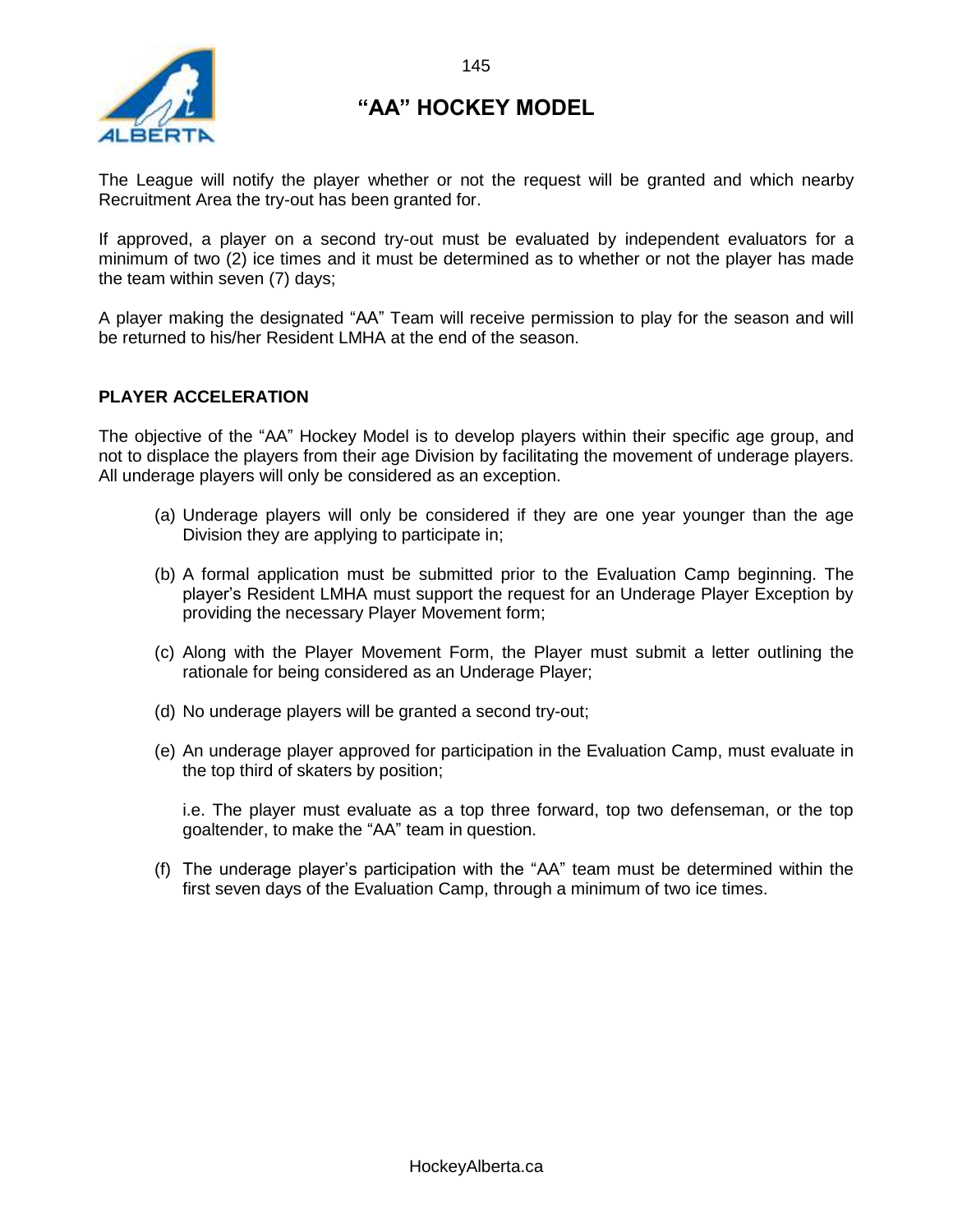

#### **TEAM REGISTRATION**

All Regional "AA" Teams will be registered in the Registry by the MHA that has been identified as the Recruitment Area Host LMHA. The Recruitment Area Host LMHA will register the team(s) in accordance with the Hockey Alberta Minor Hockey Regulations.

All Hockey Teams must be properly and duly registered in the Registry, prior to their first League Game or November 15, whichever occurs first. All Players and Team Officials participating with a Hockey Team must be duly registered in the Registry before participating in their first League game. Any Hockey Team whose registration is received after November 15, will not be eligible to compete in Provincial Play.

In order to support the ADM and to align the system of player development within Alberta, Regional "AA" Teams are not permitted to begin the player evaluation and selection process for the current season until *September 1*. Each Regional "AA" Team is provided the opportunity to utilize Exhibition and Pre-Season games for the purpose of Team roster declaration. Provided that these Exhibition and Pre-Season games take place prior to the first scheduled League Game and prior to November 15, Teams will not be required to have all players identified on the roster in the Registry when playing these games.

Each Regional "AA" Team must register a minimum of 13 skaters and 2 goaltenders and will be permitted to register a maximum of 17 skaters and 2 goaltenders at any one time during the season.

*Upon receiving permission from their Branch, Team(s) from a Branch other than Hockey Alberta may apply to Hockey Alberta to be permitted to participate within the "AA" Hockey Model for league play. If approved, these inter-branch Teams will not be eligible to represent the League or Branch at a Provincial, Regional or National Championship.* 

#### **COACH AND PLAYER SELECTION**

Coach and Player selection is the responsibility of the Recruitment Area's Host MHA.

One principle of the "AA" Hockey Model is for each Recruitment Area to consider all eligible coaches and players from the MHA's within their Recruitment Area when selecting their team(s). Regardless of where a coach or player resides within the Recruitment Area, they should all be treated equally during the evaluation and selection process.

There are no "quotas" permitted to be exercised within the "AA" Hockey Model and there shall be no restrictions, based on place of residence, placed on the coaches or players. It is the expectation that Recruitment Areas build Teams with the best possible players and coaches available to them.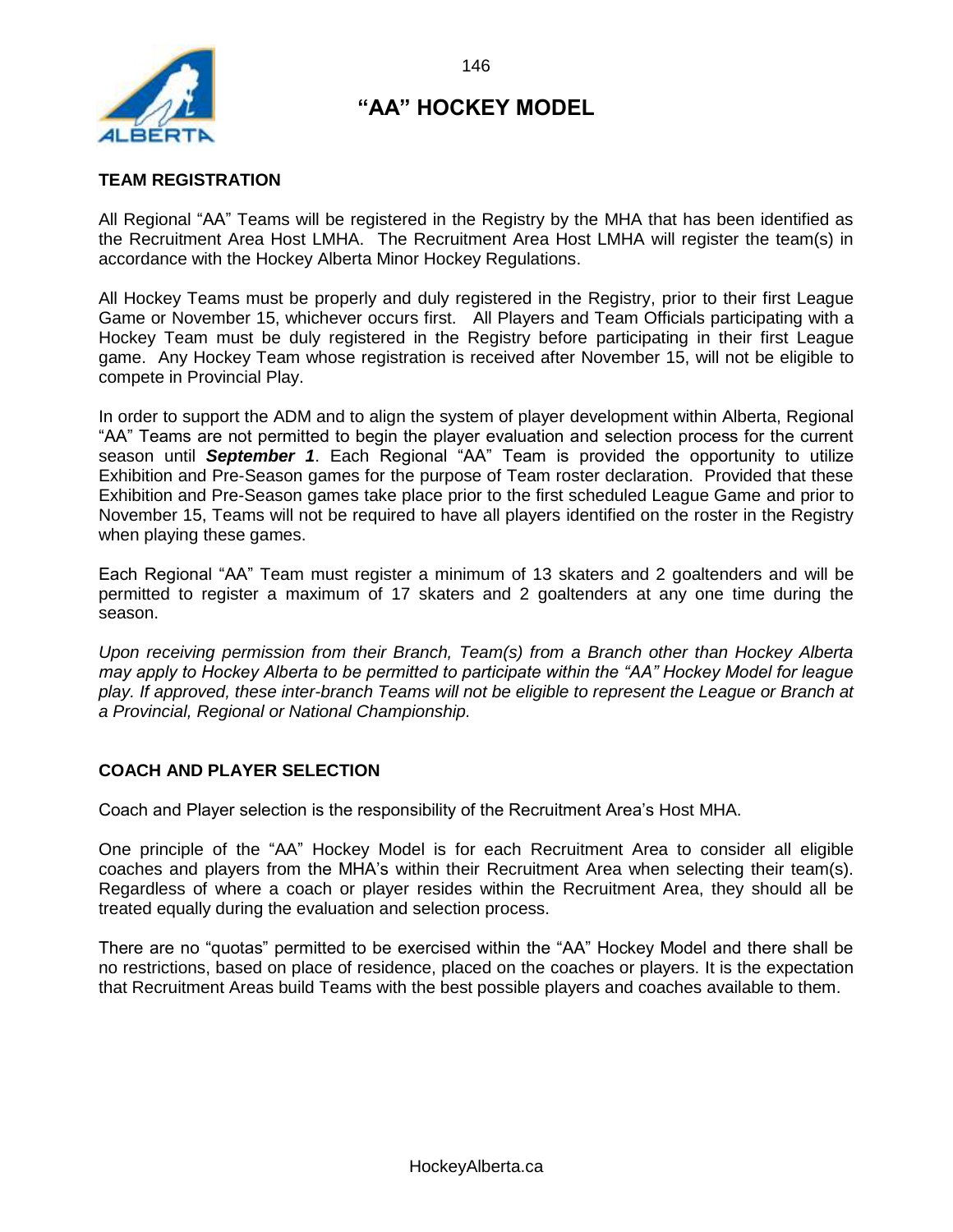

#### **AFFILIATION POLICY**

The Affiliation Policy is used to accommodate athlete development under the "AA" Hockey Model. To allow for Affiliation within each Recruitment Area, the Regional "AA" Teams are eligible to Affiliate players that reside within the boundaries of an MHA within that specific Recruitment Area. All players to be registered for affiliation within the "AA" Hockey Model must meet and qualify in accordance with the Hockey Alberta and Hockey Canada Regulations.

Affiliation needs to be filed in the Registry and approval will come from the Minor Zone Administration Coordinator for the Zone in which the Recruitment Area Host LMHA is located within.

- An "AA" minor hockey team may affiliate nineteen (19) players from within the team's designated geographic region (Team to Team Affiliation is not permitted).
- Prior to participation as an affiliated player, **Hockey Alberta's "AA" and "AAA" Player Affiliation Agreement must be signed by all parties**, and the player's name must appear on the team's affiliation list filed within the Branch.
- Once a player's affiliation is approved, the player's name may not be dropped from the affiliation list during the current season and replaced, unless the team with which the player registered releases him/her on or before January 10.
- No player is permitted to be part of more than one (1) specially affiliated players list at any time during the current season.
- A player, registered with a team which has a "team to team" affiliation with a higher Division/Category team may not be selected as a specially affiliated player.
- Once a player has been selected as a specially affiliated player, the team with which that player is registered may not enter into a "team to team" affiliation agreement with a higher Division /category team.
- An affiliated player must have the approval of his/her registered team in order to play.
- NOTE: All Affiliated players must reside in the Recruitment Area of the team they will be Affiliated with, in the "AA" Hockey Model.

All affiliations shall terminate at the end of the current playing season.

For clarification purposes, the intent of this policy is to allow Players to Affiliate to Teams in the "AA" Hockey Model from any LMHA in the Recruitment Area regardless of the LMHA Categorization. The reason is to provide for the development of Players in the "AA" Hockey Model within their Recruitment Area.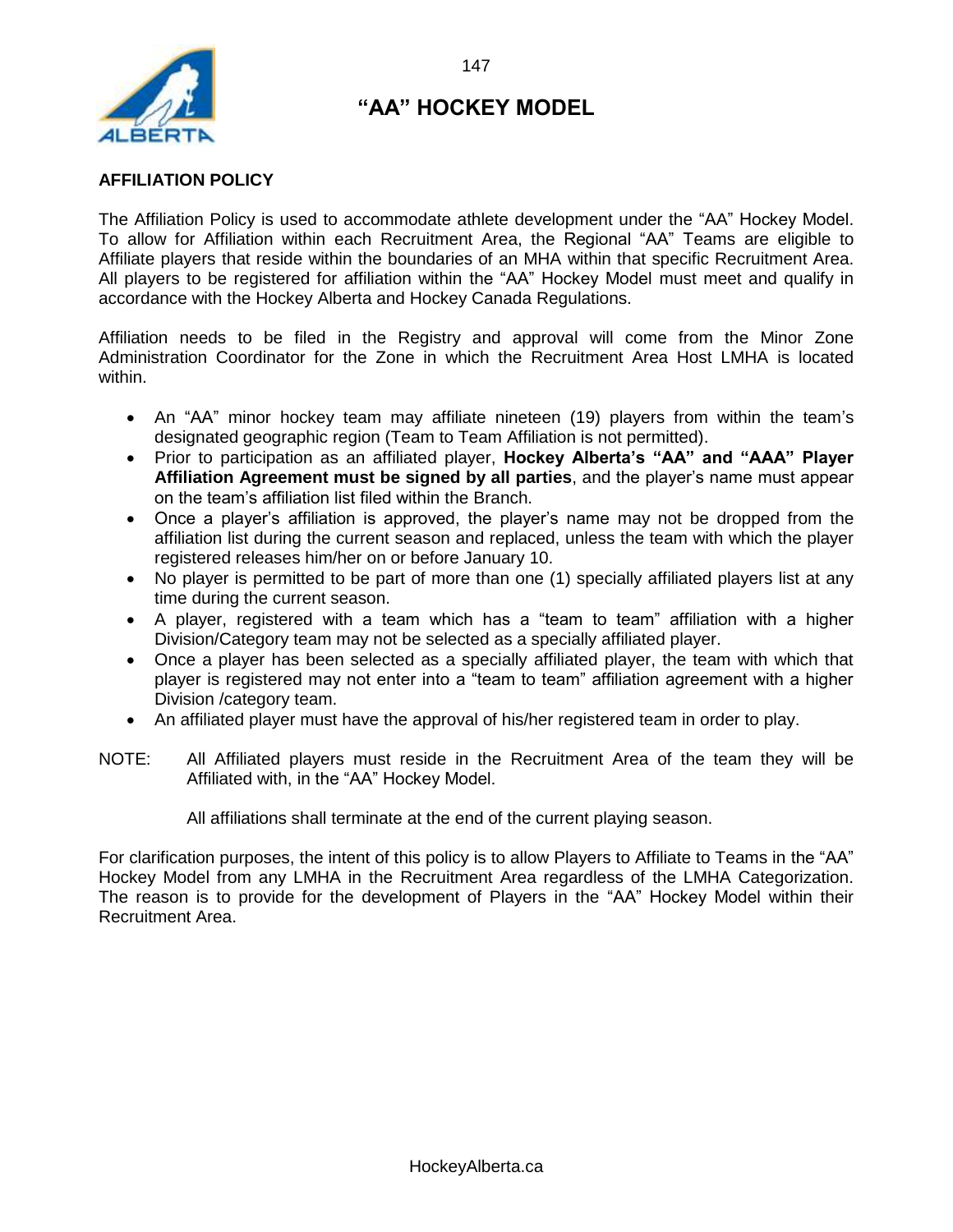

#### **REGIONAL TEAM MANAGEMENT**

The following model guides the management of the regional teams within each Recruitment Area and establishes the communication protocol that will be used in order to ensure the success of the "AA" Hockey Model.

Each Recruitment Area Host LMHA is responsible for identifying a representative that will attend regular League Meetings throughout the season in order to ensure proper communication between the League and their Regional Team(s).

Seasonal reviews have been established in order to highlight how the model is operating within the Province as well as within each Recruitment Area. Utilizing the feedback from these reviews will provide the opportunity to make amendments as necessary and ensure parity within the "AA" Hockey Model.

#### Communication with Regional "AA" Teams

- Each Recruitment Area will host meetings a minimum of two (2) times per year to discuss "AA" hockey within their area. These meetings will be chaired by a representative from the Host LMHA of the Recruitment Area. The Host LMHA will be responsible for communicating the date and time of the meeting to all Teams within the Recruitment Area as well as reporting feedback from the meeting back to the Hockey Alberta "AA" Hockey Committee.
- These meetings will occur at the start of the season and end of the season, with the second meeting taking place so that the feedback would be gathered and reviewed by the "AA" Hockey Committee prior to the end of the season so that adjustments could be dealt with prior to the following season.
- In the case of Edmonton and Calgary, these meetings would be hosted by the member Minor Hockey Association.
- Some agenda items for these meetings will be submitted by the "AA" Hockey Committee so that there is consistency throughout the Province in the information that is being provided to / gathered from the stakeholders.

#### Communication with Local Minor Hockey Associations

- The "AA" Hockey Model encourages MHA's to work together to provide the best possible developmental experience for the players. The model supports moving practices and games around within the Recruitment Area in order to include the MHA's in hosting the Regional "AA" Team and to promote the program within each community.
- Each Recruitment Area will meet a minimum of one (1) time per year with all of the MHA's within their area to discuss "AA" hockey. This meeting would occur at the end of the season so that the feedback could be gathered and reviewed by the "AA" Hockey Committee and adjustments could be dealt with prior to the following season.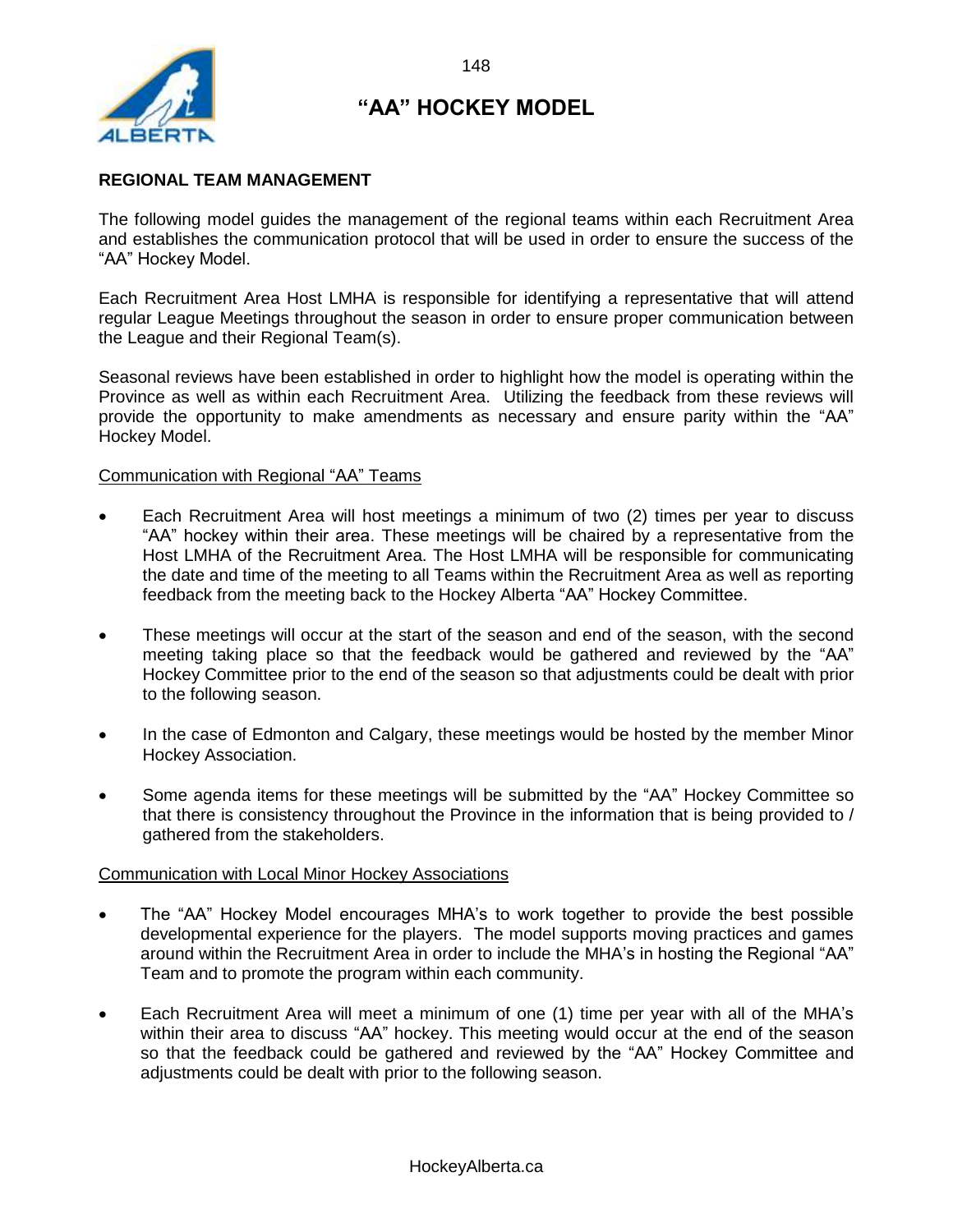

- This Recruitment Area Meeting will be chaired by the Recruitment Area Host LMHA and they would be responsible for communicating the date and time of the meeting as well as reporting any feedback that is received to the Hockey Alberta "AA" Hockey Committee.
- Feedback will also be gathered from the LMHA's every so often through the use of an on-line survey. The feedback will be gathered and reviewed by the Hockey Alberta "AA" Hockey Committee so that adjustments could be dealt with prior to the next season.

In each of the cases above, information will be gathered through the means listed above, reviewed by the "AA" Hockey Committee, with recommendations then being sent to the CEO (or designate) of Hockey Alberta.

#### **PROVINCIALS**

Provincial Championships for each Division within the "AA" Hockey Model will be operated by Hockey Alberta in the same manner as other Minor Hockey Provincials. Only Hockey Alberta Teams approved to participate within the "AA" Hockey Model's Leagues / Organizations will be eligible to play in the Provincial Championship. League play will determine which Team(s) earn the right to represent their League / Organization at Provincials.

**The "AA" Hockey Model will us a "AA" Provincial Championship Host Site Rotation to determine which League, and subsequently which MHA and Teams, are eligible to host the Peewee AA, Bantam AA and Midget AA Provincial Championships.**

#### **ARBITRATION AND CONFLICT RESOLUTION**

The "AA" Hockey Model requires issues by arbitration and/or conflict resolution to be reviewed and remedied within a timely manner. The Host MHA can refer to the Hockey Alberta Game and Conduct Management Guidelines if they do not have their own clearly defined steps for an arbitration and/or conflict resolution process.

Any requests for arbitration or conflict resolution that are submitted to the MHA, in writing, need to be dealt with accordingly. Due process is required to complete a review of the situation, and upon completion of the review a written response shall be sent to the complainant.

If, after all process is exhausted at the level of the MHA, further review is required, a second level of arbitration and/or conflict resolution can be accessed at the League level. The first level of review, within the MHA, may not be bypassed in favor of League review.

In the event both levels of review were not completed to the satisfaction of the complainant, the matter may be able to be turned over to Hockey Alberta.